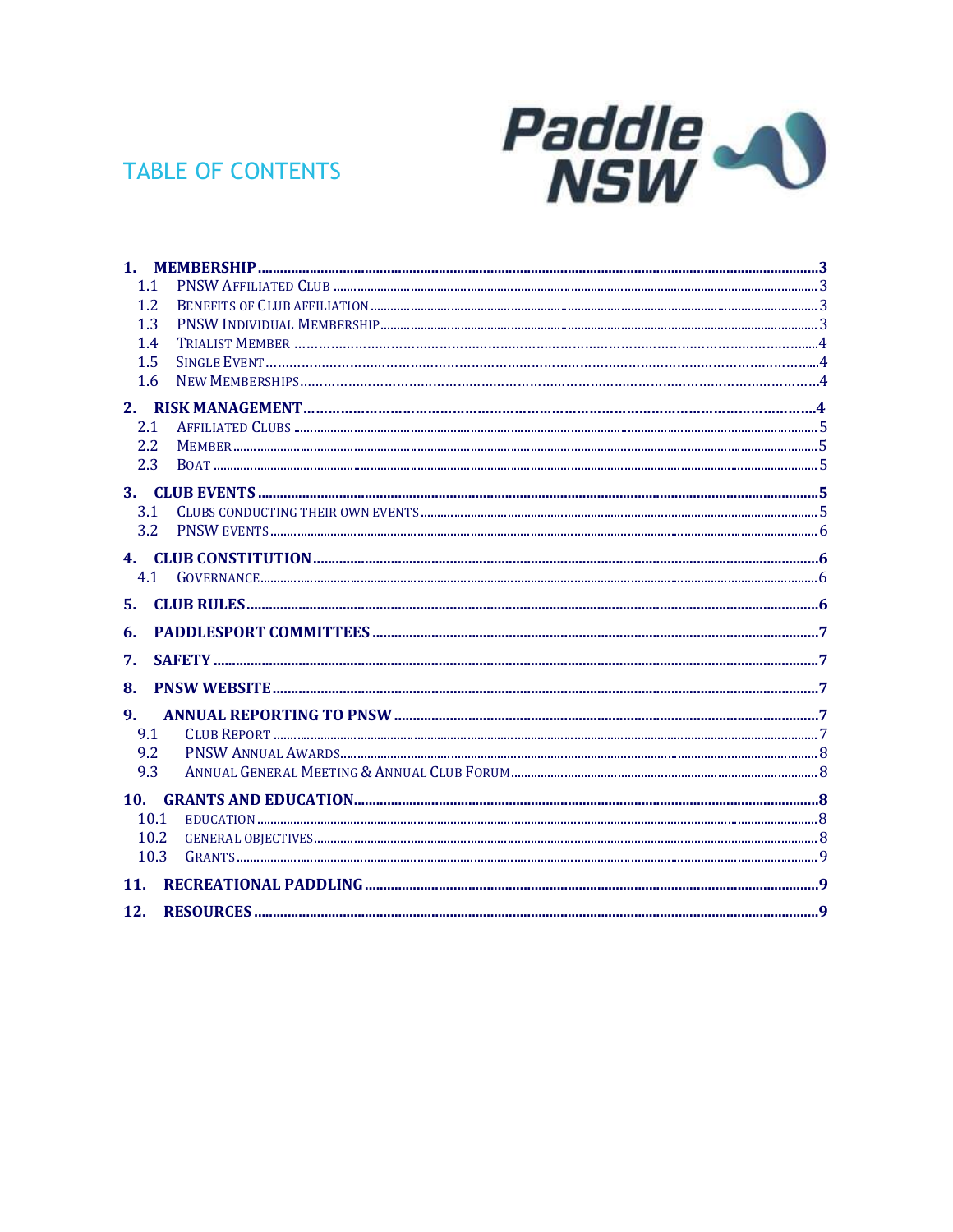#### WELCOME

PaddleNSW (PNSW) takes pleasure in welcoming you as an affiliated club. As the peak body for the sport in NSW and ACT we are here to represent and support your club at the highest level. PNSW recognises that Clubs form the backbone of organised paddling in NSW and ACT.

As your peak sporting body, we want to hear from you. We encourage an open line of communication between clubs and the state association so that we may work together to assist you in developing paddling and participation. Suggestions and feedback from affiliated clubs are welcome at all times.

PNSW is here to support your club, and enable growth of the sport. Please make use of all the facilities PNSW can offer and contribute, when possible, to the general benefit of all our members. PNSW is YOUR organisation, and here for your benefit. The way you conduct your club affairs reflects on the membership of PNSW as a whole.

#### ABOUT US

PNSW is run by a keen group of volunteers dedicated to providing member paddlers in NSW and ACT with the best opportunities to pursue their sport or recreation.

As a member organisation of Paddle Australia, PNSW members have same access to PA services as paddlers in other states.

#### OUR OBJECTIVES

PNSW's objectives are to:

- 1. Provide services and support for all member paddlers engaged in paddle-related activities in NSW and ACT.
- 2. Cooperate with and support any association, organisation, society or individual whose activities are similar to those of PNSW, and which will advance, promote or publicise paddling related activities.
- 3. Provide for the collection and dissemination of knowledge relevant to paddling, training, safety equipment and practices; and personal fitness.
- 4. Support the conservation of our waterways, bushland, native flora and fauna, and ensure that environmental considerations are taken into account in all paddling-related activities conducted by PNSW.
- 5. Conduct, promote and assist in the organisation of safe paddling events and safe conduct in paddling.
- 6. Arrange insurance for the benefit of PNSW and all its members.
- 7. Promote and provide opportunities for people with a disability to participate in paddling activities.
- 8. Formulate and maintain the rules of competitive paddling events, including the classification of paddle craft.
- 9. Foster, regulate, organise and manage competitions, displays and other activities, issue certificates and award trophies where deemed appropriate to members (and others)
- 10. Conduct State Paddlesports championships and select representative state teams for national or international competitions.
- 11. Formulate, adopt, and implement by-laws and regulations for the conduct of paddling.
- 12. Enter into commercial arrangements, sponsorship, marketing and fundraising opportunities as are deemed appropriate to raise the awareness and further the objectives of PNSW.
- 13. Liaise with the peak national governing body, Paddle Australia, and the International governing body, The International Canoe Federation, or any other strategically aligned bodies in the pursuit of these objectives.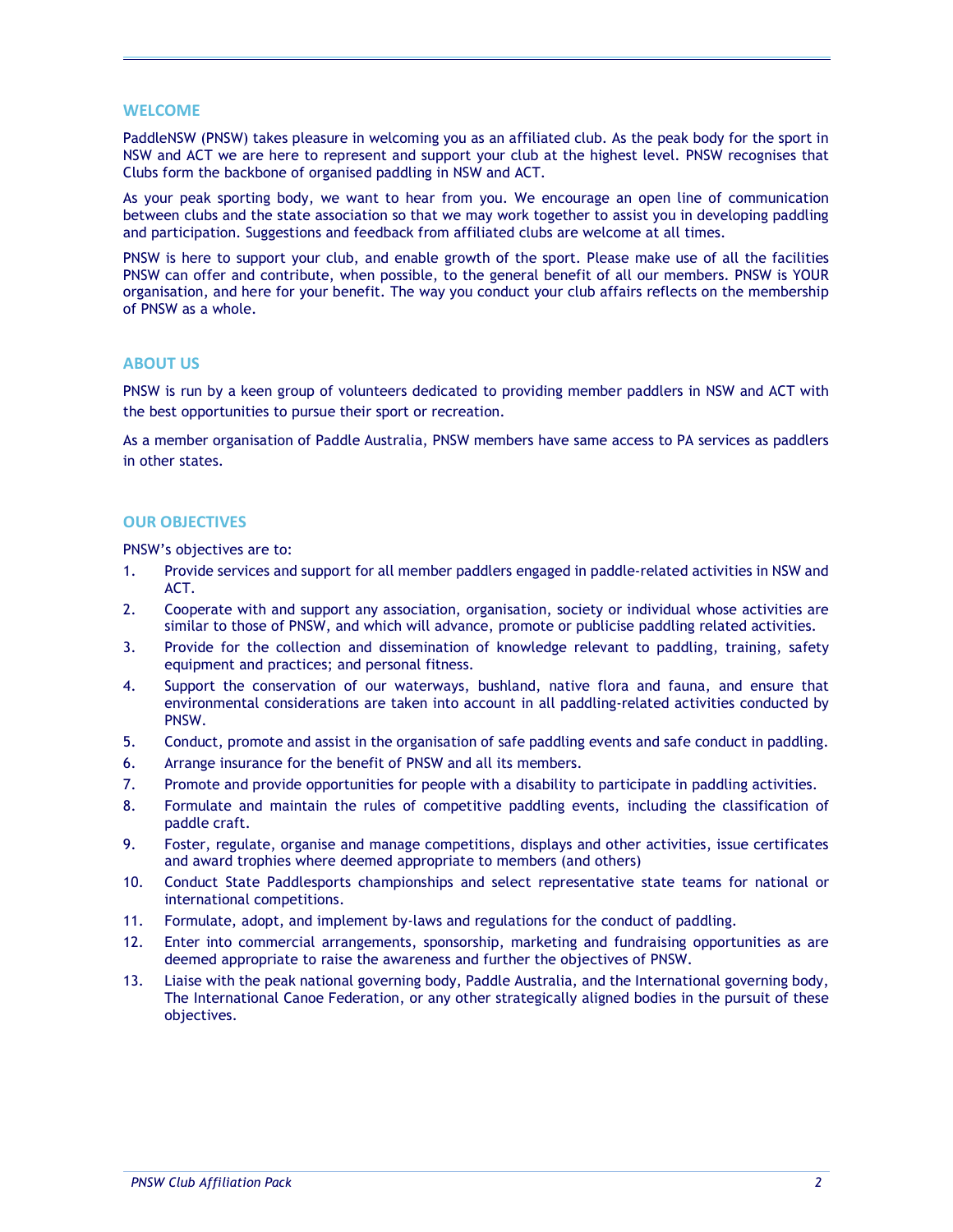### 1. MEMBERSHIP

PNSW is funded primarily by membership fees. Those funds ensure benefits are distributed back to clubs, members and the broader community.

It is imperative that all paddling members of clubs share in this cost as members of PNSW. It is up to clubs to check their members for PNSW membership in order that they are compliant with the requirements of the insurance provided to them.

#### 1.1 PNSW Club Affiliation

PNSW provides your club and its members with a wide range of services designed to support and enrich your activities, and reduce the workload on your club committee.

Club Affiliation with PaddleNSW is from 1 July to 30 June of any one year.

It is important to recognise that clubs must uphold PNSW affiliation requirements to remain valid.

Renewal notices are distributed by the State Office each year.

# 1.2 Benefits of Being a PNSW Affiliated Club

The following is a summary, highlighting various membership benefits:

- Insurance
- State Governance & Policy Management
- Education / Coaching / Official Training & Accreditation
- Paddle Sport Committee Support (including Events)
- Representation at State Government forums
- Manage Member Database
- Lobby Government Departments / Authorities & Peak Industry Bodies
- State Team Selection / Representation
- Manage Disciplinary Proceedings
- PNSW By-Laws & Policies (e.g., Risk Management)
- Customer Service / Enquiries
- E-Newsletter
- Paddle Australia Award Scheme
- Branding, Marketing & PR
- Grants (e.g., NSW Office of Sport)
- Strategic Direction for the Sport in NSW
- Quality Assurance for Events
- State Canoe Safety Standards
- Implement State Projects
- Website Presence

#### 1.3 PNSW Individual Membership

Standard - adult and juniors (U18)

Annual membership gives paddlers access to all club/state/national-level activities (to suit all paddling abilities) where they are able to participate knowing they are insured and that their paddling activity is properly and safely conducted.

Non-paddling club volunteers and carers must register as volunteers with PaddleNSW for insurance purposes.

Annual members receive 24/7 personal accident and public liability insurance protection – see Paddle Australia website for full disclosure.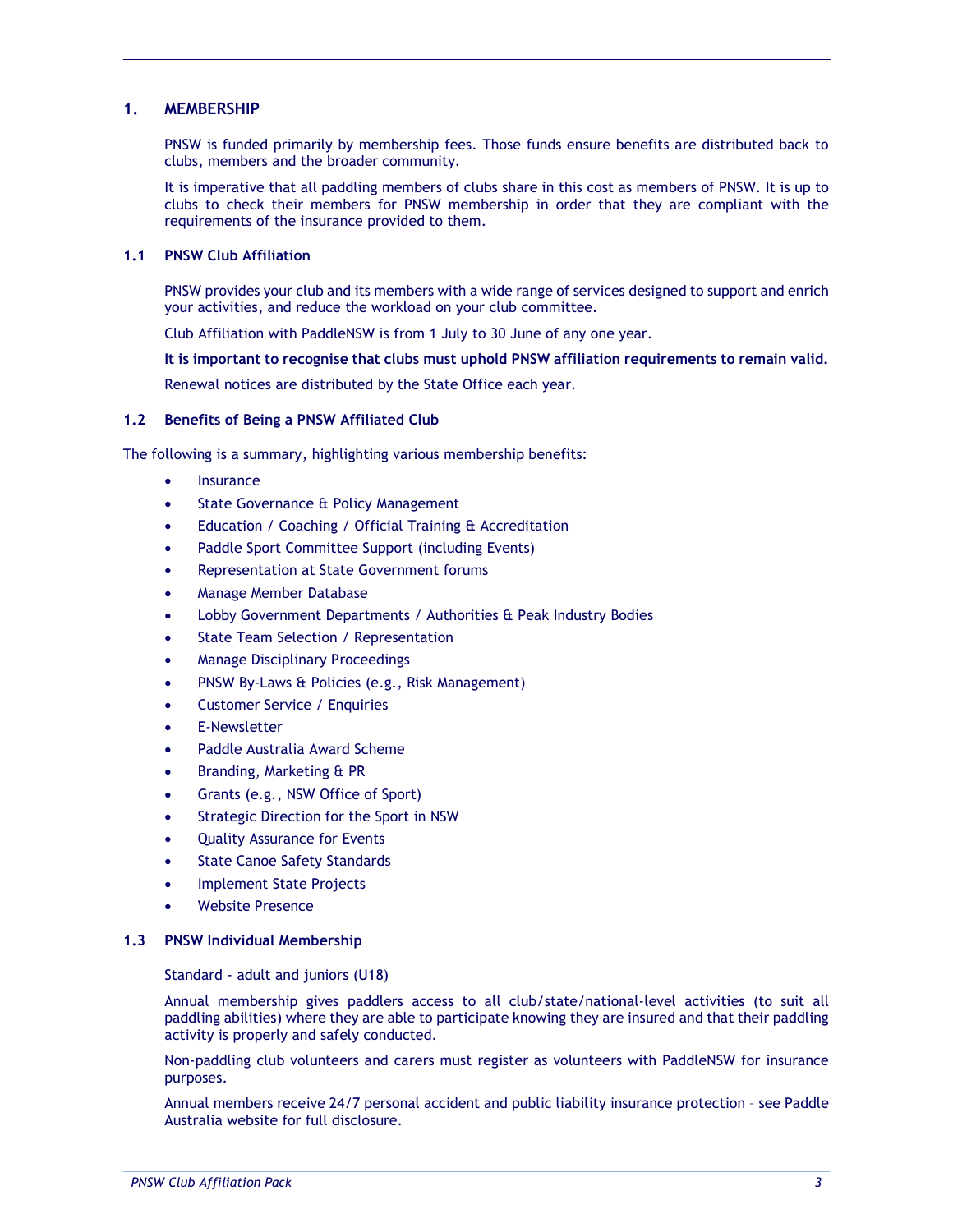#### 1.4 Trialist Membership

PNSW has simplified the legal requirements for clubs when introducing new paddlers to our sport. While doing this, we must remain mindful of the limits of activities permitted by the various levels of membership.

Trialist membership is for introducing new paddlers to a club. This applies to a new paddler attending a club to 'come and try' paddling. It is purely for the new paddler to experience the local waterway, get some introductory assistance from a club member, and remain in the company of that club member for the period of the trial. A qualified guide or instructor is not necessary, but an advantage to assist the newcomer.

The club may impose a fee for this participation, but there is no fee payable to PNSW.

The Trialist Membership is available through GoMembership on the PNSW website. Up to 3 trial visits only are permitted.

There is no participation permitted in any timed or competitive event, and paddlers cannot be provided with number boards, bibs, transponders or the like.

They also cannot participate in an organised activity that has a defined start and finish point.

#### 1.5 Single Event Membership

Single Event Membership enables paddlers to participate in any club or community event.

This applies to a paddler attending any organised club event, and includes time trials, races, organised trips, etc. It gives the paddler limited insurance cover while they are participating in the event, but not at any other time. There is no limit to participation in any timed or competitive event, however every event requires a new single event membership application and new payment.

The cost is \$20 for adults and \$10 for juniors (U18).

Just like all other membership categories, to obtain Single Event Membership participants use the online facility by visiting the PNSW website at www.nsw.paddle.org.au

Clubs must ensure that single event membership is taken by any paddler partaking in an event or organised club activity unless they are already an annual PNSW member. Single event membership does not permit participation in national-level activities.

#### 1.6 New Error! Reference source not found.

If you are a new member or if you wish to renew, visit the PNSW website, click on the Membership tab, select your membership option and follow the prompts to completion.

# 2. RISK MANAGEMENT

We are responsible to our members for the safe conduct of events, and the good governance of their associations and clubs. As we provide insurance for club activities, we ask that clubs act in the interests of PNSW membership as a whole.

In order to comply with the requirements of PNSW membership and insurance, clubs must demonstrate that they are conducting their affairs according to the principles of good governance, and that their events are run according to the appropriate guidelines.

In order for club activities to be classified as sanctioned events, guidelines for the conduct of events and appropriate safety procedures must be followed. The Event Management Pack provides the tools to organise and conduct your paddling event with a minimum of effort, and to bring about a level of risk management and safety to the paddling industry.

We also publicise courses and other services, which will help clubs better manage their affairs.

PNSW is affiliated with Paddle Australia, all insurance policies are organised by them for affiliated clubs, members, coaches and instructors.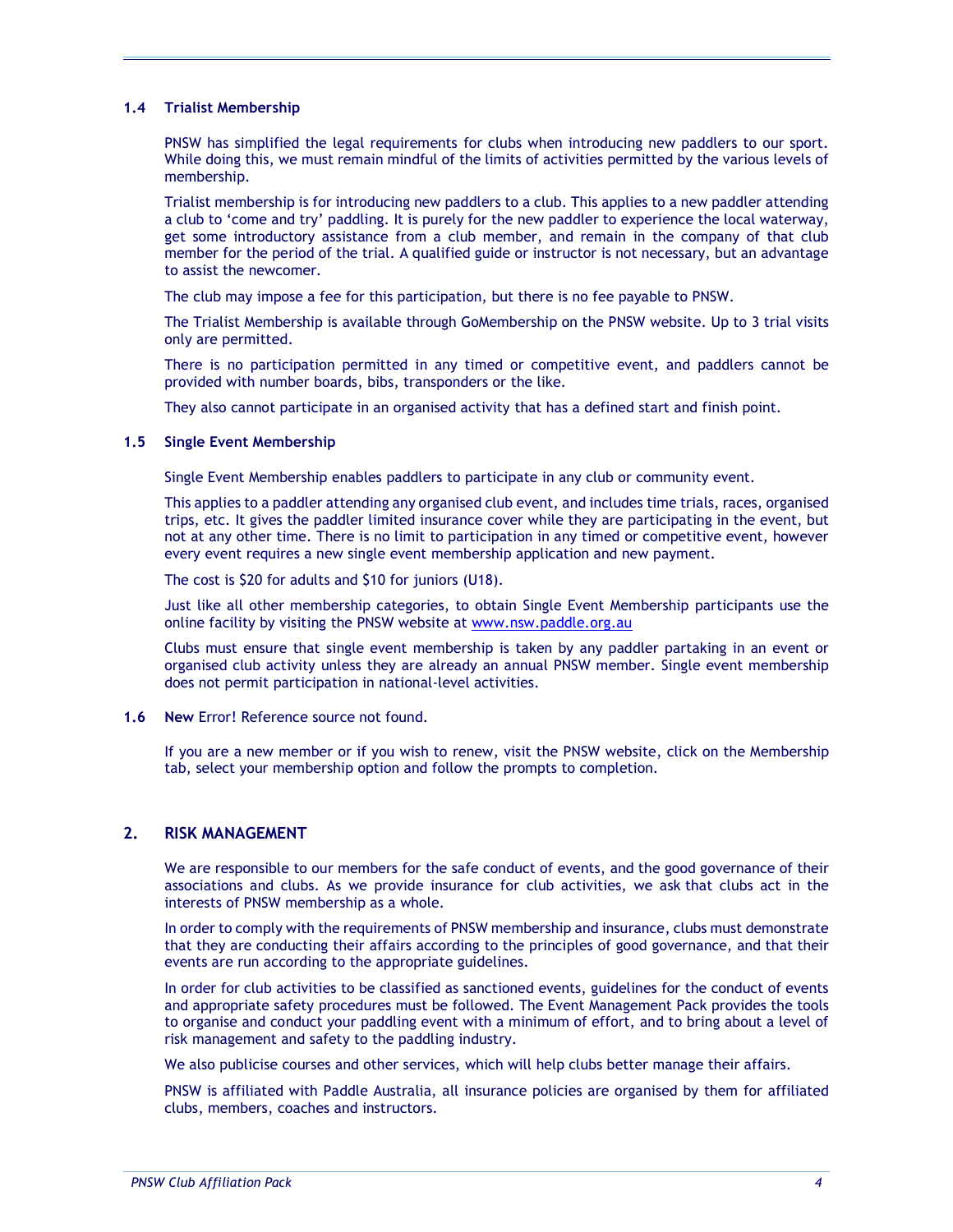#### 2.1 Affiliated Clubs

PNSW provides Public Liability and Association Liability insurance. It is important to recognise that this insurance is available only where all participants in club-organised events are members of PNSW.

The Certificate of Currency is available upon request to admin@paddlensw.org.au

2.2 Error! Reference source not found.

PNSW provides personal accident insurance for participating paddlers. We provide cover for any injuries sustained in non-negligent paddling activities which are not covered by Medicare or personal health insurance. The insurance is administered by Paddle Australia.

As part of Events, Single Event participation is covered by insurance.

For full details of all membership insurance, a summary brochure, or a claim form, please visit the PA website at www.paddle.org.au

#### 2.3 Boat

As an additional service to Members, PA has negotiated benefits whereby members can individually choose to insure their boats against loss or damage while on the water, in transport or in storage.

Details about the scheme, including how to apply, are available on the PA website on www.paddle.org.au

# 3. CLUB EVENTS

It is extremely important that clubs understand that all participants in club paddling activities must have PNSW membership (either annual or single event) in order to be insured. Failure to insist on PNSW and club membership places the club executive committee in direct jeopardy in the case of a mishap at a club activity.

Clubs must insist on conducting their activities according to those regulations in place for their sport. For any activity involving competition in open (to the public) waterways, a Maritime Aquatic Licence is required. This can often be obtained on an annual basis if the activities are identical, such as regular Saturday races.

Safety craft are required for competitive events, with drivers required to hold a boat licence. PaddleNSW has an IRB available for clubs and paddlesport committees, fitted with a prop guard and first aid kit amongst other mandatory equipment.

Clubs are encouraged to avail their executive committee of training courses conducted by NSW Office of Sport. These courses outline the many and varied responsibilities required of club executive to firstly run their clubs in an efficient and proper manner, and also limit their personal liability should something untoward happen during their tenure.

#### 3.1 Clubs Conducting Their Own Events

Clubs holding events for their own members, a group of clubs sharing event management, or events conducted under the direct governance of a PNSW Paddlesport Committee all need proper event management procedures.

The event must be conducted according to the conditions laid down by the relevant authorities, including NSW Maritime, local councils, National Parks & Wildlife or if in enclosed waters [such as the Sydney International Regatta Centre (SIRC)] the controlling body of that waterway.

The relevant guidelines provided by PNSW should be followed. An Event Management Pack is available on the PNSW website at www.nsw.paddle.org.au with specific guidelines as well as many other useful documents. A duty of care must be demonstrated by the organising club and this includes upholding the requirement of compulsory membership of PNSW (full or single event membership).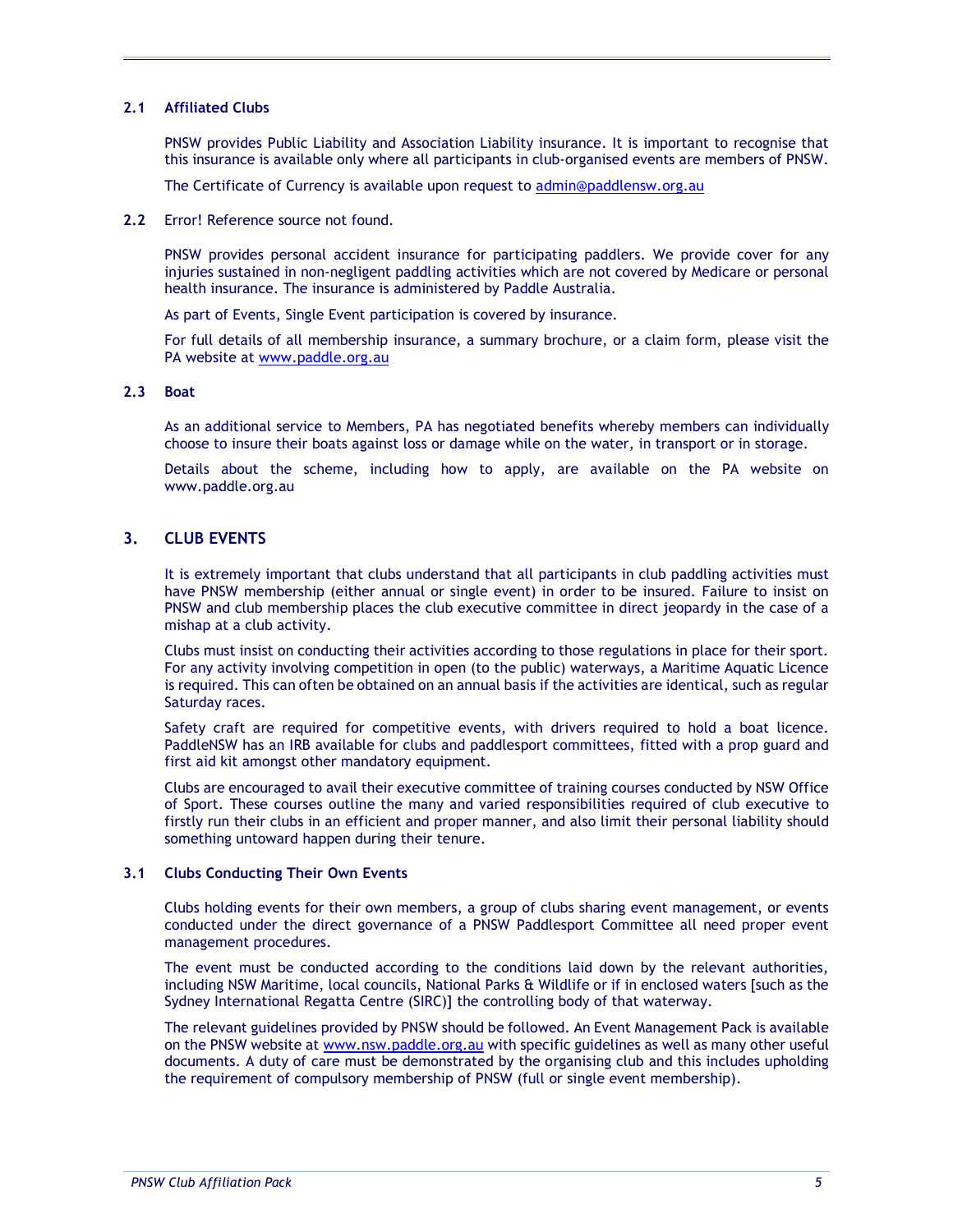#### 3.2 PNSW Events

PNSW conducts many events, either under its own management (e.g., canoe polo series) or by inviting clubs to assist in the running of each event (e.g., a round of the PNSW Marathon Series). In all cases, proceeds are distributed according to the pre-arranged formula, negotiated between the Committee and the Board of PNSW.

# 4. CLUB CONSTITUTION

The NSW Office of Fair Trading has developed rules of incorporation of associations based on sound business principles. Newly-formed clubs should adopt the association constitution model as the basis for their governance structure and process.

PNSW reviews its own constitution periodically. If you would like to download a copy of our constitution, please visit our webpage at www.nsw.paddle.org.au and click on the 'Resources' tab.

#### 4.1 Governance

The NSW Office of Sport website http://www.sport.nsw.gov.au has many resources for sporting clubs, and provides assistance for setting up procedures and running of a club.

# 5. CLUB RULES

Paddle clubs exist to provide support, expertise and social company for like-minded persons, based around the sport of paddling.

In many instances those who arrive on the doorstep of a paddle club have had little or no real paddling experience. They have a range of needs, being primarily how to paddle, what equipment to use and how to remain safe. The following explains their introduction to the sport being through a paddle club:

Your club needs to develop a policy around introducing new paddlers to the sport, based on:

- Initial assistance in technique and safety a club member should accompany or observe the new paddler at all times.
- Swimming competency prior to entry to the water, the new paddler must indicate if they are a competent swimmer, and whether they have any underlying medical conditions that will affect their own or other's safety.
- Self rescue a new paddler will need to be shown how to fall out of a boat and swim the boat back to shore.
- Additional buoyancy to assist a new paddler when the inevitable capsize happens. Even if they are experienced swimmers, the new conditions they find themselves in (with a boat full of water) will create additional stress and make swimming more difficult. Lifejackets must be worn to ensure paddler safety and for an enjoyable experience on the water.
- Emergency details a new paddler must indicate an emergency contact name and phone number to the club representative.

If a new paddler visits a club, it is because they want the above items addressed. If not, they could just as easily paddle by themselves elsewhere. A club has the responsibility not just to its own members, but also to the membership of PNSW as a whole to conduct their affairs with a duty of care.

Once the new paddler has developed enough personal paddling skills, and hopefully joined the club, they need to abide by club regulations, which will vary from club to club. The regulations should be adopted as by-laws to the club constitution, and be subject to regular discussion and update. If the club deems their regular activities require the wearing of lifejackets at all times, then so be it. If they do not like the rules then they should not join the club.

We should not let complacency blur our better judgment when looking after the needs of those less competent than ourselves.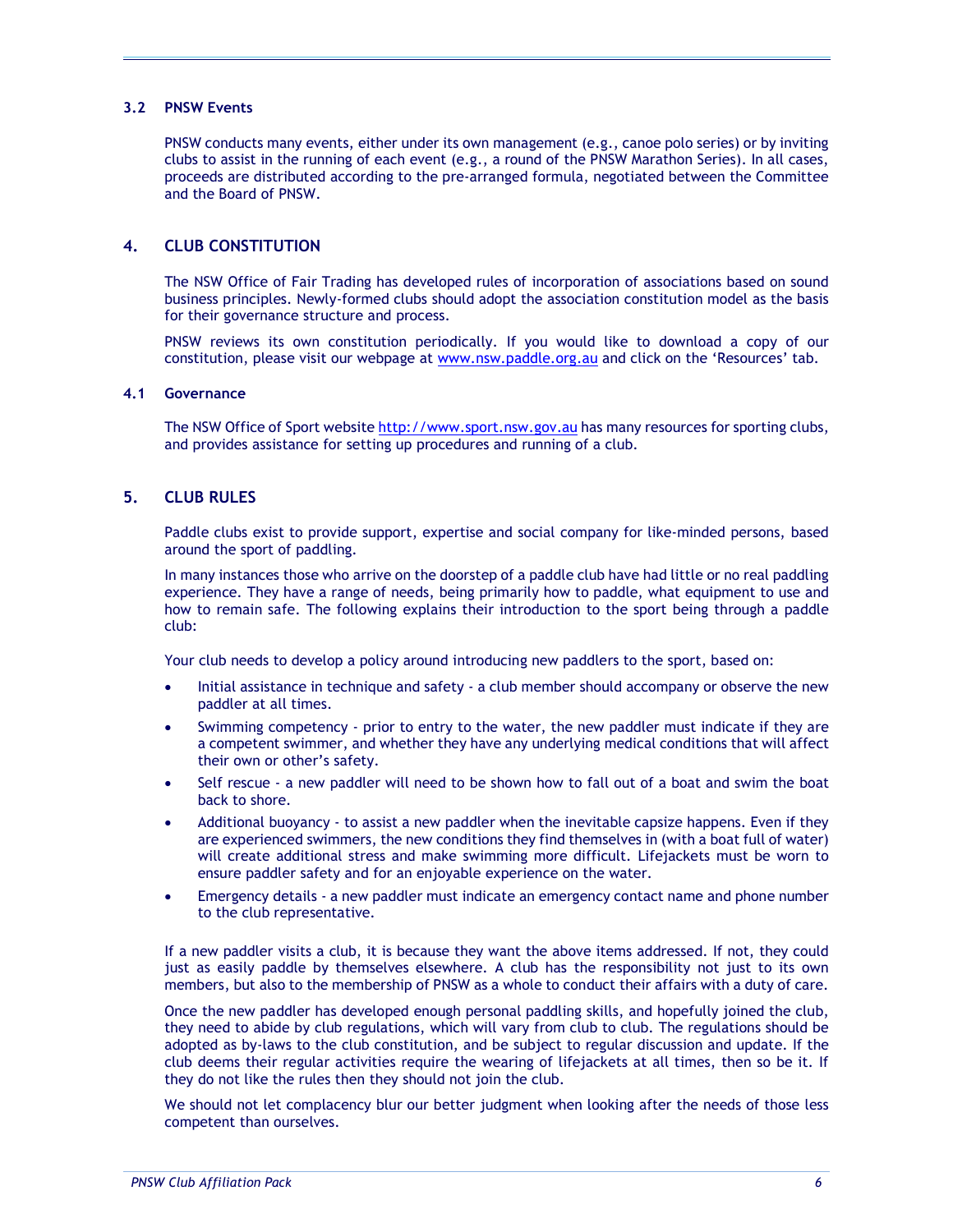# 6. PADDLESPORT COMMITTEES

Paddlesport Committees are assembled by the PNSW Board from nominations as the need arises.

PNSW has an active interest in promoting all paddlesports in NSW and ACT. These 'disciplines', now widely known as 'Paddlesports' include freestyle, sprint, slalom, marathon, canoe polo, harbour racing, whitewater, wildwater, recreational paddling and others.

The Paddlesport Committee is responsible for the conduct of the sport, including the management of state championships and nomination of host clubs for series events. They manage the rules and conditions governing the conduct of that paddlesport in NSW and ACT, bearing in mind the overriding PNSW policies for the constitution of classes and awarding of medals.

Each Paddlesport Committee has relative autonomy in conducting its affairs throughout the year. Most importantly, Paddlesport Committees must ensure the financial viability of the events they conduct, and of the committee in general.

Clubs are requested to assist in the promotion and hosting of these events and activities, which are held in many different locations state-wide.

# 7. SAFETY

Paddling Safety videos are featured on-line resources available on the PNSW website.

Maritime regulations in NSW require lifejackets to be worn more than 100m from inshore during daylight hours, and at all times when offshore or at night. PaddleNSW supports this policy. Unfortunately, peer pressure and ignorance are two of the most likely reasons some paddlers may choose not to wear them. Inexperienced paddlers may not be aware of the speed in which weather conditions can change nor their ability to swim in less-than-ideal conditions - and peer pressure, whether overt or not, can influence a decision, especially in younger paddlers.

For more information, visit the NSW Government – Transport Maritime website on Lifejackets - Centre for Maritime Safety (nsw.gov.au)

# 8. PADDLENSW WEBSITE

The PNSW website is very comprehensive and contains much information on events, club activities, education and other interesting news items. All current policies and guidelines, together with results from all state-based events are contained within this website.

Every affiliated PNSW Club has its own dedicated web profile page on our website. Information on this page will help potential members gain an insight into your club, and a temptation to join.

For more information, please contact webmaster@paddlensw.org.au to find out how to ensure your page is updated regularly.

# 9. ANNUAL REPORTING TO PNSW

#### 9.1 Club Report

In order to provide PNSW with the necessary information to complete its Annual Report, as a means to showcase a club to the wider market and to meet some of the criteria for available grants, we would like all our affiliated clubs to submit a Club Report reviewing the last fiscal year. The report, due by end of July each year, should include photos and cover such topics as:

- Type of paddling and general activities conducted by your Club
- Achievements
- Membership numbers
- Representation at national and international levels, if applicable (please include name of athlete, their chosen paddlesport and participation event)
- Education i.e., number of instructors, assessors, guides, etc and any training activities
- Significant contributions or milestones by your volunteers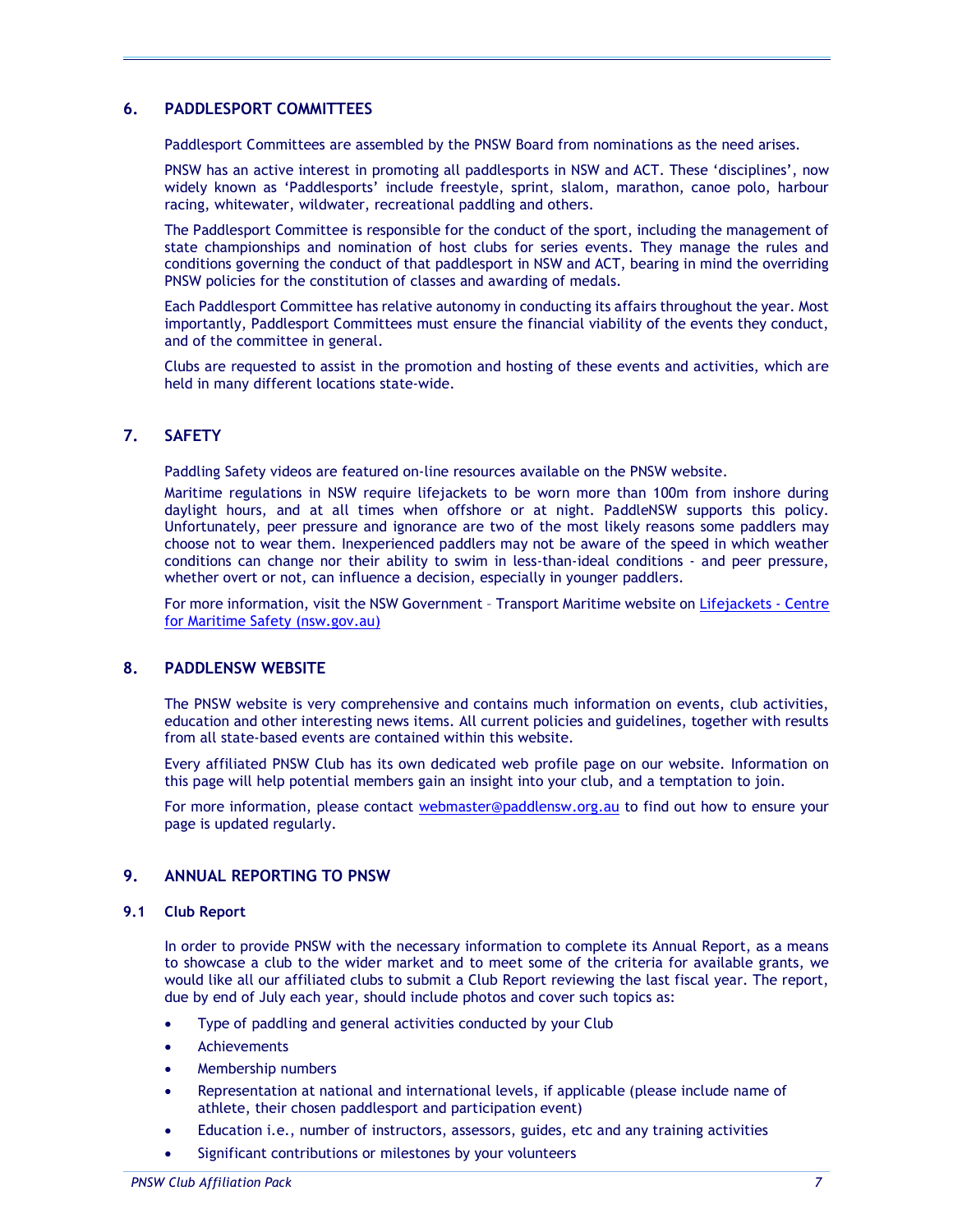#### 9.2 PNSW Annual Awards

Each year, PNSW recognises the achievements and outstanding contributions made to paddling in NSW and ACT by individuals and clubs in many categories. We also recognition long service contributions.

Submissions are due to the State Office by end of July each year.

#### 9.3 Annual General Meeting & Annual Club Forum

We wish to encourage a representative (or representatives) from every affiliated Club to attend the PaddleNSW Annual General Meeting. PaddleNSW is YOUR State peak body, operated by you and working for the benefit of you and your fellow club paddlers. It is managed by volunteers and a strategic Board. The Board currently comprises eight Directors, who generally serve a two-year term (which can be repeated if re-elected). We encourage nominations from interested personnel who wish to contribute at State Board level. All such expressions of interest should be forwarded to the CEO – admin@paddlensw.org.au

The Annual Club Forum is generally held in conjunction with the AGM. The Club Forum offers all parties the opportunity to share information about Club matters and industry updates.

# 10. GRANTS AND EDUCATION

#### 10.1 Education

PNSW, as one of its objectives, promotes education and training opportunities to its members, clubs, industry and the community to increase the quality of participation and to foster safety in paddling for recreation, events and competition.

PNSW is a PA National Training Provider registered to deliver training and assessment from the Paddle Australia Qualification Scheme (PAQS) as well as NCOS & PA Coach Awards and various other courses as deemed appropriate by the Board (PA operates under the auspices of the registered Training organisation, the Industry Training Council).

The Education Committee, in conjunction with the Board, determines the focus for training each year. All courses are advertised on the PNSW website under 'Upskill' with reminders on the relevant paddlesport-specific pages.

All clubs are invited to apply to PNSW to have courses run specifically for their Club or region. It is policy to provide courses to clubs on a cost neutral basis.

PNSW holds a register of preferred qualified coaches, instructors, guides and assessors who can deliver PNSW courses. All qualified specialists are invited to provide PNSW with a CV for review and addition to the preferred list.

A Sub-committee of discipline Instructors, Assessors and Presenters provide advice on the development, content and delivery strategies for courses. Course evaluation informs participant satisfaction.

# 10.2 General Objectives

- PNSW's major education focus continues to be to increase the number of qualified Club coaches and instructors in NSW and ACT
- Raise Club awareness regarding their responsibility for Club governance and training, coaching and guiding when administering Club events. Assist Clubs to develop an education plan
- Assist young athletes to attend state-based coaching and competition
- Deliver Professional Development to Club leaders, qualified educators and guides to refresh skills and knowledge when delivering training and coaching
- Conduct an Education Workshop to encourage course completions
- Deliver Assessor Coach and Instructor training courses
- Respond to the training needs of the Community and industry by running courses on a contractual arrangement